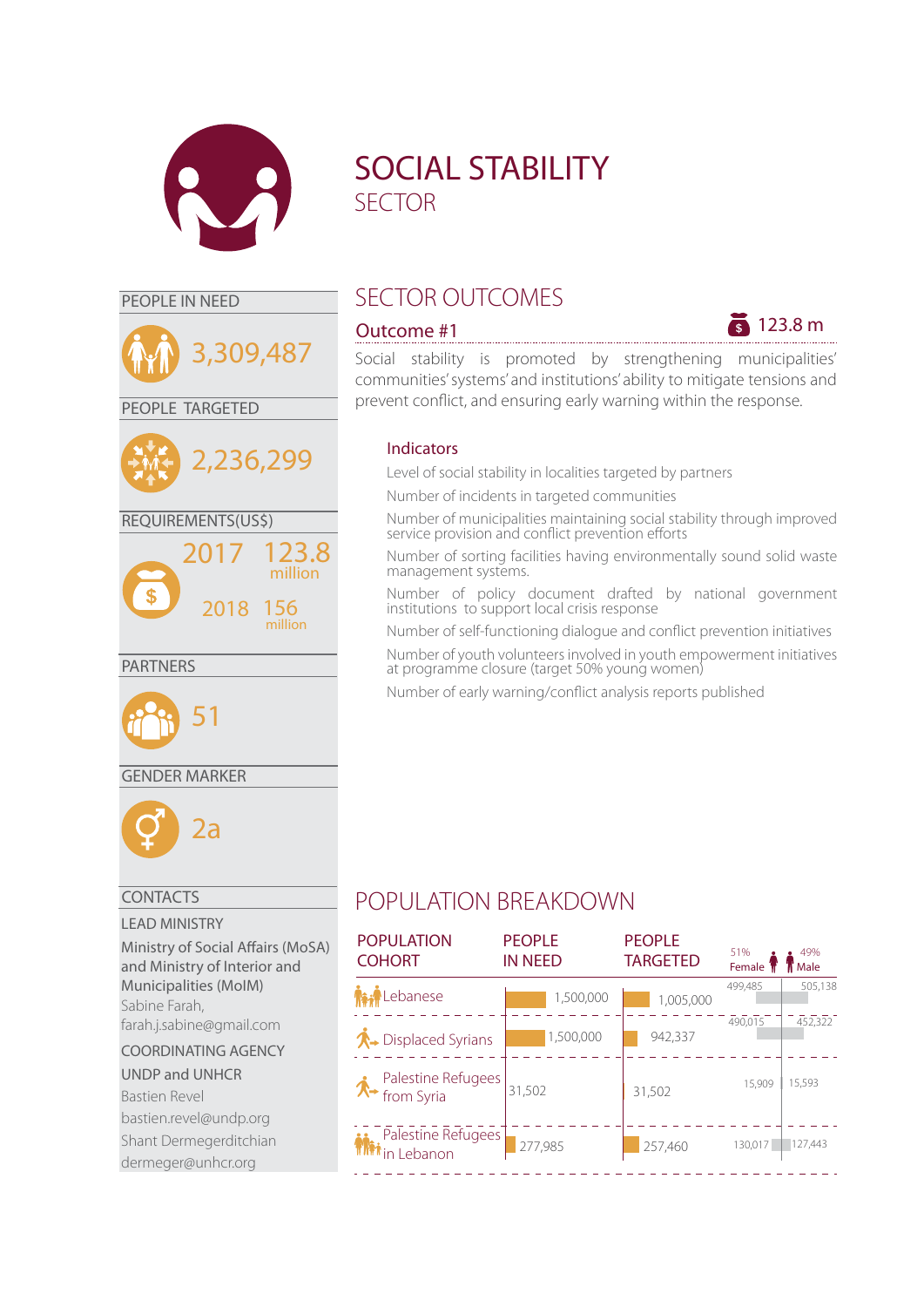## Situation analysis and context

Despite the profound impact of the Syria crisis on Lebanon, the country has done remarkably well to maintain stable community relations and accommodate displaced persons from Syria. The fact that tensions, where they exist, have rarely escalated to the point of inter-communal violence is a testament to the hospitality and resilience of Lebanese host communities. It is also the product of work undertaken by the GoL, in conjunction with international donors and agencies, and national civil society to extend effective humanitarian and stabilization support to the most affected. These activities have helped prevent underlying tensions from spilling-over into outright conflict, but progress in this area cannot be taken for granted. The peaceful co-existence of communities however remains fragile. In addition to Lebanon's confessional political system, which rests on a delicate balance of representation between different groups, population pressure, the strain on municipalities, and the degrading livelihoods of vulnerable groups contribute to a situation in which social divisions could deepen and potentially rupture.

The overall spike in inter-community tensions, and antagonistic rhetoric and discourses throughout Lebanon in the aftermath of the series of attacks on the Al-Qaa village in late June 2016 revealed that despite the largely peaceful situation, underlying causes of tensions remain prevalent in the country and constitute a situation conducive to conflict. Nevertheless, despite a short period of tensions, a resilient Lebanese society prevailed and withstood the attempts to ferment strife. Yet, these incidents as well as several instances of intercommunity disputes throughout the year are a serious warning to the various stakeholders of the continuous fragility of Lebanon's current stability.

The impact of population pressure on host communities, exacerbating issues faced by Lebanon before the Syrian crisis, remains a key underlying factor of instability.<sup>i</sup> In 56 cadastres the population has doubled in size, leaving the host population as a minority presence within their own administrative units. In a further 84 cadastres, the population has increased between 50 and 100 percent.<sup>ii</sup> While patterns of interaction between Syrians and host communities were initially positive, with a majority of displaced Syrians saying that they felt 'welcomed' by the Lebanese when they first arrived, the prolonged socioeconomic impact of the crisis on vulnerable communities has contributed to a deterioration of the situation.<sup>iii</sup> This is probably best illustrated with the perception of personal security; the vast majority of people report feeling less safe than before the crisis – and as many as 91 percent of host communities believe that the presence of displaced Syrians poses a security threat to them.<sup>iv</sup> Concern has also been raised about access to basic services in areas affected by displacement and about the perceived negative impact that the increasing availability of cheap labour is having on local economies.<sup>v</sup> Finally, given the

tendency of Lebanese society to separate along identity lines, there is anxiety that the prolonged presence of displaced Syrians will alter the sectarian balance of the country and cause wider political instability.<sup>1 vi</sup> The hardening of attitudes is confirmed by interviews with displaced Syrians themselves, many of whom feel isolated or scapegoated, particularly in the North of the country and in Bekaa where their concentration is greatest.<sup>vii</sup> The second major challenge to social stability stems from the knock-on effect that population pressure



has on the already limited ability of municipalities to provide basic services to host and displaced populations and manage inter-community relations.viii With over 1,000 municipalities, 50 union of municipalities, and 200 Social Development Centres in Lebanon, local public institutions (working closely with civil society) are at the forefront of efforts to manage community relations. These institutions often command high levels of trust among host communities.<sup>2 ix</sup> Moreover, their legitimacy was reinforced by the municipal elections held in 2016, making municipalities the only directly elected institutions in the last seven years. However, this trust hinges not only on close relations but also on the ability to provide public services. This is impacted by the increased strain as a result of the crisis considering that municipalities were already under considerable pressure even before displaced Syrians arrived. 70 percent of municipalities were too small to provide basic services pre-crisis, 57 percent lacked an administrative structure, and 40 percent had only a single employee (often working on a part-time or voluntary basis).<sup>3x</sup> The lack of administrative capacity restricts local authorities' ability to address the deep socio-economic and political ramifications of the crisis, yet the responsibility of handling the massive influx of displaced was de facto delegated to them. According to recent assessments, infrastructure and security needs have doubled, while municipality revenues have declined.<sup>xi</sup> In particular, garbage collection expenditures by municipalities

<sup>(1)</sup> Across Lebanon, 30 percent of people believe that the presence of displaced Syrians threatens the sectarian balance in their area. However, in some areas such as Zahle and Saida this figure reached 80 percent of those surveyed

<sup>(2)</sup> A recent evaluation of threat perception in vulnerable communities found that 'municipalities are increasingly viewed as both trusted to take the right action and able to do so.

<sup>(3)</sup> Due to serious budgetary constraints, it was estimated that only 8 percent of municipalities could provide all the core services.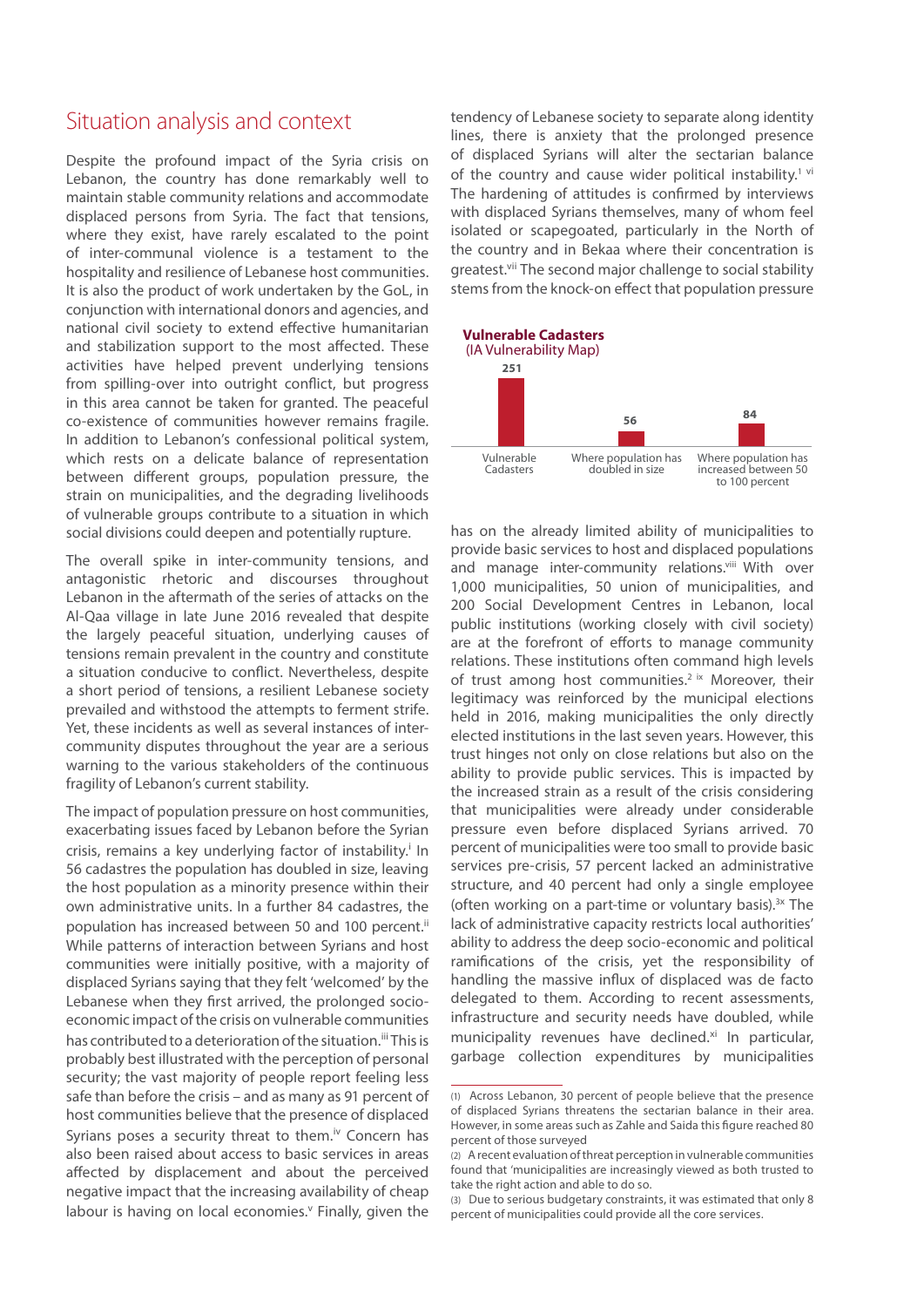increased by 40 percent,<sup>xii</sup> while the near absence of solid waste management facilities has led to an increase in open unsanitary dumping of waste throughout the country, creating a public health and environmental crisis. Estimates indicate that there are nearly 900 open dumpsites scattered throughout Lebanon.xiii Solid waste is a major issue faced by displaced Syrians living in informal settlements, 32 percent of those living in informal settlements do not benefit from municipal waste collection, generating a high risk to their health as well as that of surrounding host communities.<sup>xiv</sup> This massive impact on already weak basic services, natural resources, and the general environment remains a priority concern for local residents, $4 \times v$  and can in turn generate intercommunity issues, such as in the case of the pollution of the Litani River which is increasingly being reported by municipalities as generating tensions. A similar situation prevails in Palestinian camps and gatherings, where four out of five residents complain about the consequences caused by overcrowding of already dire living conditions, and UNRWA reports tensions related to job competition between Palestine Refugees in Lebanon and persons displaced from Syria.<sup>xvi</sup>

**Structural constraints of Municipalities (LCPS)** Percentage of total number of municipalities (1108)



Another pressing challenge is the need to address the security concerns of residents, particularly of females from within both communities: Lebanese women express higher insecurity as a result of the presence of displaced, which translates into greater restrictions on the movement and opportunities of women beyond the household.<sup>xvii</sup> For Syrian females, harassment and physical assault is the primary cause of insecurity (Syrian males who experience insecurity primarily face harassment, arrest and community violence).<sup>xviii</sup> Where

(4) The 2016 Impact Evaluation of the MoSA/UNDP Lebanon Host Communities Support Project shows that basic services remains the most important issue in people life, ahead of employment or security.

municipal police forces existed, they tended to be poorly equipped, and lacked a clear mandate or training. In the absence of an effective system of local law enforcement, some municipalities have opted for curfews and other restrictions as a tool to address local residents' security concerns. However, the majority of municipal leaders would prefer to introduce local police forces as a more effective way to address a perceived increase in insecurity incidents, mediate conflicts and disputes, and request support to do so.<sup>xix</sup> Indeed, these would need to be properly selected, trained, and integrated as part of a wider effort to maintain order, collaboration between different security institutions, and community policing.

The Syrian crisis has fuelled key drivers of conflict by undermining trust and cohesion at the local level. Recent studies highlight this erosion of the social fabric in the most affected communities, where people across all groups, age and gender felt equally powerless to influence change in their communities, and are increasingly displaying competitive and adversarial attitudes in interpersonal relations – particularly young Lebanese women in deprived area such as Bekaa.<sup>xx</sup> This particularly applies to host and displaced communities who are increasingly segregated by limiting interaction, especially as a growing proportion of displaced persons de facto limit their movement due to a lack of residency papers.<sup>5 xxi</sup> Given Lebanon's complex social fabric, expression of defiance varies across communities. While in some cases such discourse focuses on cultural differences such as different gender roles between communities, tensions also revolve around the general divide between locals and foreigners, even when members of both communities share the same cultural and religious identity. In addition, recent assessments show that young males are the most likely to report competition for employment opportunities with displaced Syrians, even though youth unemployment was already high pre-crisis.<sup>6 xxii</sup> In any case, this lack of future prospects, combined with the feeling of hopelessness raises concern about the potential of violence among youth.<sup>7 xxiii</sup>

Finally, the international response to Lebanon must

(5) The 2015 OCHA-REACH-UNICEF Vulnerability Assessment Findings show that while Syrians and Lebanese see each other on a daily basis (for 85 percent of hosts respondents, 75 percent of displaced Syrians) their tendency to interact socially is limited in 90 percent of the cases. The 2016 impact evaluation of the Lebanon Host Communities Support Project adds that 'The lack of stories reflecting cooperation between refugees and host communities when it comes to service delivery may be signaling an isolation of the refugees within each municipality. This is further reinforced by the growing number of people who reported avoidance instead of cooperation.' UNHCR Participatory Assessments also highlighted an increased feeling of isolation and rejection of displaced.

(6) The 2016 Impact Evaluation of the Lebanon Host Communities Support Project shows an increase of perceptions among youth that the displaced compete with them for employment opportunities. According to a 2016 Employment and Labour Market Analysis, youth unemployment was three times higher than average pre-crisis

(7) The risks of enrollment in armed group is increasingly identified by youth themselves as a driver of tensions between and among communities.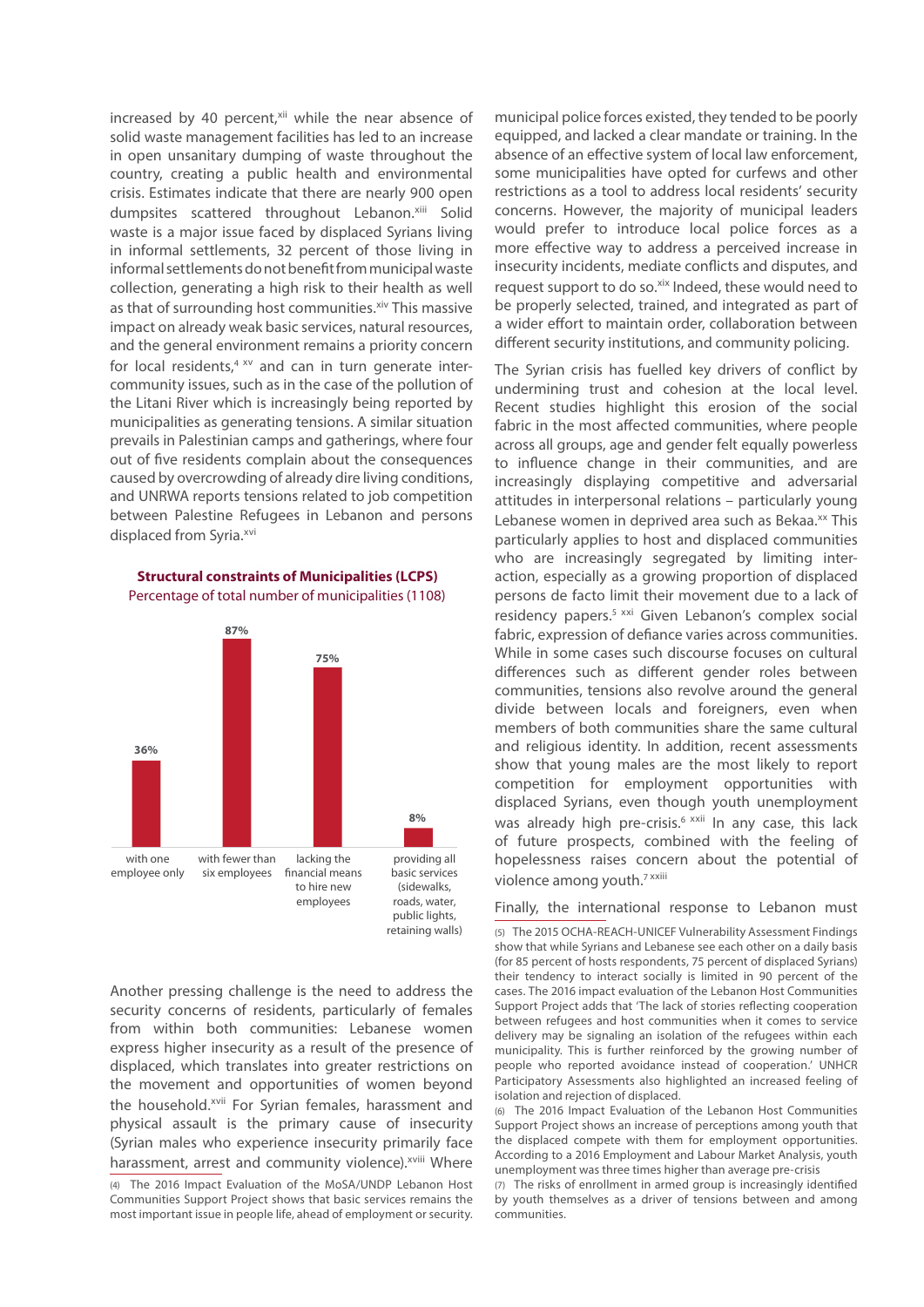also take into account that its interventions are both shaping conflict dynamics and being shaped by them. On the one hand, humanitarian agencies are seen as a stabilizing force, as they provide humanitarian assistance to Syrian communities and increasingly for Lebanese. On the other hand, municipal leaders are frustrated by the fragmentation and duplication of humanitarian assistance within their municipalities, and by their lack of consultation. Certain segments of the host communities also resent what they perceive as unbalanced assistance, which in turn is fuelling competition for livelihoods, all of which calls for a more conflict-sensitive behaviour by response partners.<sup>xxiv</sup>

In this respect, it should be noted that the response as a whole has made undeniable progress under the LCRP 2015-2016 to shift its focus towards keeping Lebanon stable. Despite chronic underfunding, the Social Stability sector played an important role in contributing to stability, with a near doubling of partners implementing dedicated social stability programmes compared to 2014. Reinforcing municipal capacity to mitigate tensions has proven effective. The most vulnerable municipalities have received support to identify their priority needs, and nearly 300 projects worth US\$20 million have been implemented to address these needs. In parallel, 50 dialogue and conflict prevention mechanisms have been established to promote dialogue in areas most prone to social tensions.<sup>8</sup> These mechanisms are linked to the municipality and are run or managed by local civil society

groups, with efforts underway to double this number and reach nearly 100 communities. In addition, over 8,300 youth participated in 321 youth-led community initiatives. This represents a major scaling up of such activities compared to the pre-LCRP response, with an increasing body of evidence demonstrating the impact that such programmes have in alleviating pressure on basic services and building confidence between communities.<sup>xxv</sup> In parallel, important programmes have been developed from scratch, notably to support the capacity of municipal police forces and the monitoring and analysis of social tensions by district security cells, while partners are also increasingly investing in building the capacity of local civil society to ensure the sustainability of their efforts. All this constitutes a sound basis of capacity and evidence for Social Stability partners to implement a successful strategy for 2017-2020.

#### **MAIN CAUSES OF DIVISION BETWEEN HOST AND DISPLACED COMMUNITIES (REACH 2015)**



(8) These conflict mitigation mechanisms are structures meeting on a regular basis to specifically address causes of conflict and tensions. They typically tend to be local committees linked to the municipality, but can take different forms and be run or managed by local civil society groups.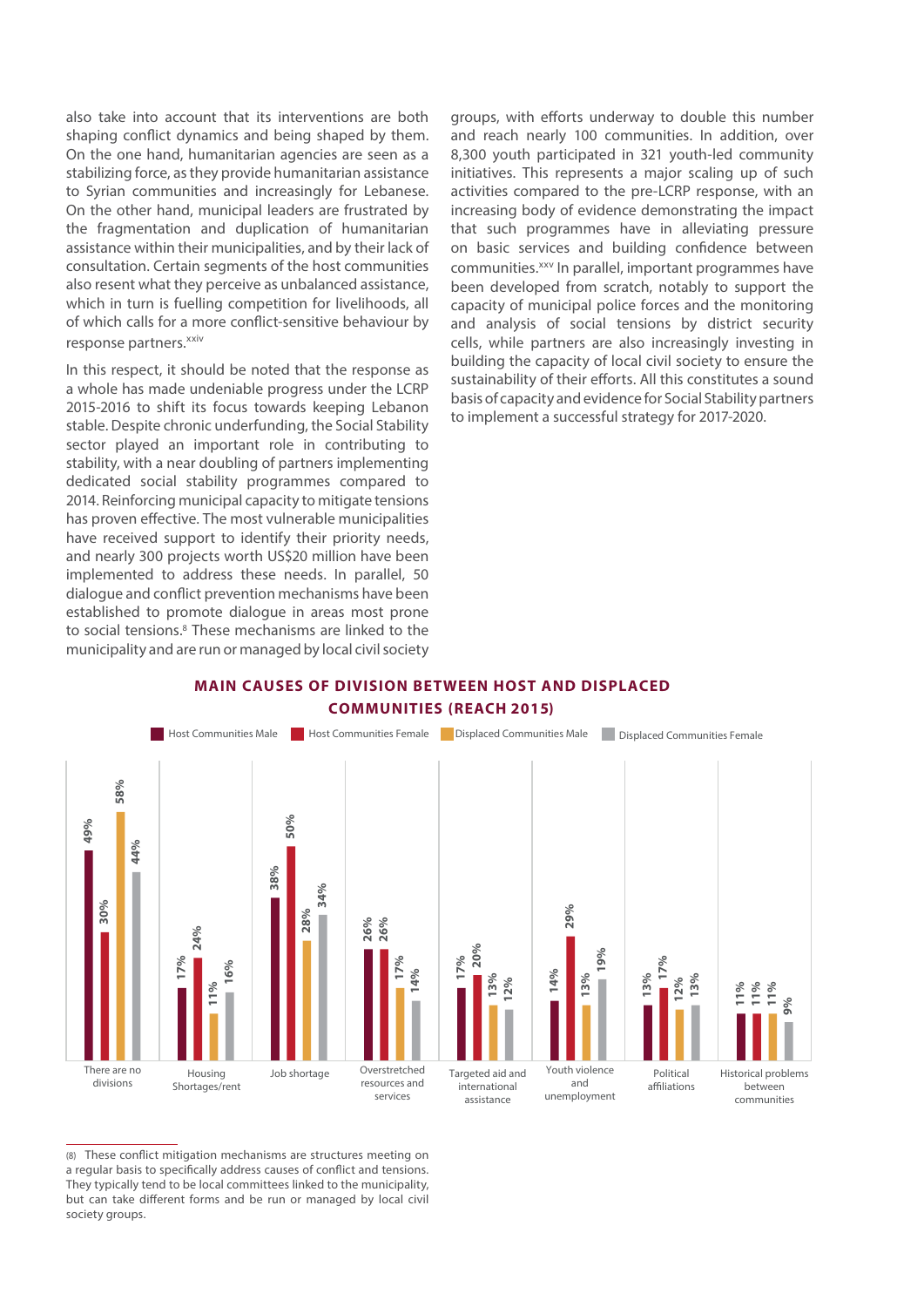## Overall sector strategy

The overall objective of the Social Stability sector is to mitigate inter-community tensions so that by 2020, peaceful co-existence will have prevailed and mechanisms are in place to prevent escalation and prevent the worst effects of potential occurrences of violence and conflict. As such, the sector is directly contributing to stabilization by establishing and empowering local and national mechanisms that will build mutual accountability and capacities to address and mitigate existing or emerging drivers of conflict so as to prevent or alleviate conflict incidences within host communities and improve governance and longer term development.

The sector strategy is built on the premise that other sectors' contributions to social stability need to be complemented by a dedicated set of interventions aimed at directly tackling both the causes and the manifestations of social tensions. Given the degree of social disruption produced by the Syrian crisis and the impact this has had on host communities, projects that deliver humanitarian assistance or basic services alone will not be enough to maintain peaceful community relations. Local institutions, host communities and displaced populations need to receive additional support to sustain the overall peaceful behaviour that has characterized interpersonal relations so far. As such, the Social Stability sector strategy primarily contributes to the fourth objective of the LCRP 2017-2020 by reinforcing Lebanon's economic, social and environmental stability. Given the sector's strong focus on support to municipalities, it is also contributing directly to the LCRP's third objective of supporting service provision through national systems, and indirectly to the first objective, by creating a favourable environment to the protection of vulnerable groups.

The sector defines social stability as a state of intergroup relations at the community level, where sources of tension between groups are addressed and managed through formal institutions or systems, so as to prevent them from resulting in collective violence, human rights abuses, or further loss of opportunities for vulnerable groups. In the context of the LCRP, social stability in Lebanon means supporting municipalities, local institutions and other conflict resolution actors within all communities, so as to prevent social tensions generated or exacerbated by the Syrian crisis from resulting in conflict between and among the displaced, and /or between the displaced and host communities.

Building upon the preceding analysis, the sector strategy theory of change is that if a set of stabilization interventions tailored to the local context are implemented to empower local authorities and create local dialogue spaces that are conducive to exchange and collaboration between the key institutions and actors, then social stability and local governance in the most affected communities will be promoted. In

order to do so, the sector will be guided by a conflict prevention agenda and come from the perspective of viewing municipalities as entry points and catalysts of all its interventions. Effective and sustainable outcomes will also be achieved by strengthening other local institutions and capacities such as social development centres, public spaces, associations, volunteers, youth, libraries and clubs, as key gateways to reaching the wider communities in the most affected areas, as well as their link with the ministries (in particular the Ministry of Interior and Municipalities). Harnessing and sensitively supporting the resources that currently exist within the communities themselves is a key component of the strategy to preserve social stability. The strategy will include careful conflict-sensitivity mainstreaming in supporting programmes to mitigate tensions, and to increase respect for cultural diversity and non-violent communication.

The sector response plan for 2017-20 builds on the successful scaling up of the sector activities throughout 2015-2016 while also developing and expanding the institution building and early warning elements of its strategy. Working on a four-year timeframe will allow the sector to emphasize the transformative element of its strategy, moving beyond quick impact interventions focused on dispute resolution and perception to also address more structural governance issues and drivers of conflict. Within four years, the sector will aim at significantly improving municipal governance by strengthening the linkages between the central and local government, developing municipal capacities, investing in environmental-friendly basic services in the most vulnerable areas, supporting the institutionalization of community policing, strengthening civil society capacity to build social stability, and empowering youth.

The sector will do so by increasingly ensuring that its efforts to support local authorities are coupled with institution-building efforts so as to promote decentralization and embed principles of conflict preventions in national system, guaranteeing the sustainability of its local impact. This will mean, in particular, engaging with the Ministry of Social Affairs (MoSA), the Ministry of Interior and Municipalities (MoIM) and the Ministry of Environment (MoE) in their work with municipalities and other local governance structures. The sector strategy will extend its support to MoIM and the municipal police on the one hand, and work related to solid waste management and environmental preservation by municipalities on the other. Considering that the management of solid waste is one of the primary services entrusted to municipalities and has developed into a complex issue both at the national and local level, the sector will now cover municipal solid waste interventions, which will mean increasing involvement of the Council for Reconstruction and Development (CDR) as well as the Minister of State for Administrative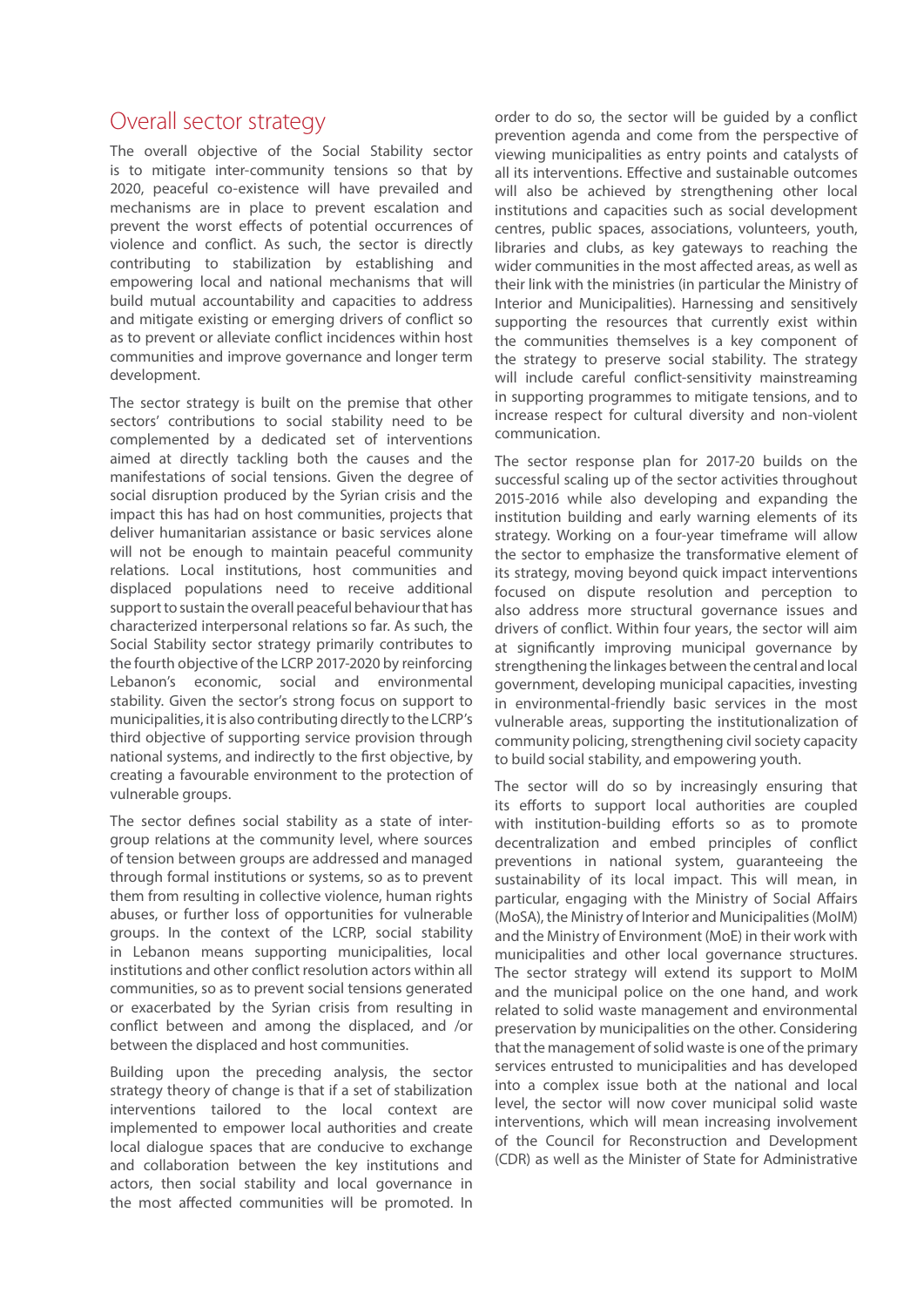Reform.<sup>9</sup> Efforts of the Social Stability sector are thus in line with two key governmental reference documents, i.e. the GoL's Stabilization Roadmap, and the Lebanon Statement of Intent at the London conference, which both emphasize the need to support municipalities and local capacities as the first responders to the crisis.

Focusing first on support to municipalities, the sector will implement three kinds of interventions so as to strengthen municipal capacity to maintain social stability in their respective communities. First, it will help local governments to conduct mapping and dialogue exercises in order to identify key changes, risks, and sources of tensions at the local level, ensuring participation of people of different age and gender as well as inclusion of persons with disabilities to take into account diversity of needs within the local communities. The mapping of risks and resources (MRR) and other similar participatory processes are indispensable both for identifying the actual priorities of the communities and for strengthening the links between municipalities and the people they serve. Special efforts will continue to be made to involve women and youth in these consultations given that they tend to be underrepresented at the institutional level. Second, municipalities will also receive additional training and staffing to support core functions such as strategic planning, environmental management, community engagement and conflict prevention. The development of embedded capacity is essential to ensure the long-term impact of the Social Stability sector. Recent analysis has also demonstrated that residents' trust in their local authorities is a key component of social stability.<sup>10 xxvi</sup>

In this context, strengthening service delivery at the municipality level will be the third type of municipal intervention implemented by the sector, to alleviate pressure and competition while also building confidence among local populations that local officials are able to respond to their needs.11xxvii This will require enhancing meaningful access to services and ensuring that the needs expressed by women and people wit disabilities are appropriately prioritized in the selection of priority project interventions. Given the large number of municipalities in Lebanon and their limited resources, activities will also prioritize interventions at the level of clusters and Unions of Municipalities in order to facilitate economy of scales and the planning of larger interventions. However, partners will need to remain flexible enough to proactively be able to deliver projects

in response to deteriorating situations (such as tensions related to shortage of water, increase in pollution of the Litani River, etc.) in specific locations. Support to municipal services will include provision of solid waste management equipment to municipalities, as well as rehabilitation of unsanitary and/or illegal dumpsites wherever alternative options for environmentally-sound waste management is available and construction of integrated waste management facilities in line with the inter-ministerial committee on waste management led by MoIM. In urban areas as well as in Palestinian gatherings, Social Stability partners will join efforts of other sectors to focus on specific neighbourhoods in which the highest degrees of deprivation are concentrated.

Second, support to local level institutions will be linked with increased support to key ministries' local crisis response capacities.12 In order to do so, Ministries will be supported to strengthen their information collection and analysis capacity, develop adequate guidelines and policies to guide and support the work of local institutions and initiate, in pilot locations, field level implementation. This will primarily require enhancing the cooperation with MoIM to enable the line ministry for municipalities to effectively support and manage their work in coping with the crisis. This will include developing MoIM's early warning capacity, strengthening the role of district security cells to collect and analyse social stability information and reports from municipalities. In addition, the Social Stability sector will support municipalities by providing training and resources to local police forces. Given that they are often the first responders to community issues it is imperative that officers are able to act in a way that is sensitive to the needs of all communities, age and gender. As part of this initiative, MoIM has undertaken extensive consultations in order to develop new standards and codes of conduct that enjoy the support of mayors, civil society, community representatives and municipal police themselves. Partners will also support MoSA's collaboration with local institutions and Social Development Centres' (SDCs) role in responding to social tensions, and work with the MoE to provide trainings and guidelines to municipalities in terms of environmental management.

In addition to direct support for municipalities, the third pillar of the social stability strategy focuses on strengthening local and municipal dialogue mechanisms and initiatives that improve community relations, mediate disputes and debunk misconceptions. To address the tensions described above, recent assessments show that residents themselves are keen to have better communication channels, not only between citizens and municipalities,<sup>xxviii</sup> but also between communities.<sup>xxix</sup> This willingness to reach out to others is encouraging and should be strengthened, with a particular focus on youth, as the group showing the greatest readiness for dialogue. This element constitutes the most transformative

<sup>(9)</sup> The CDR is leading on the installation and operation of big solid waste recycling facilities, while OMSAR has provided Solid Waste treatment facilities to the rural areas and undertaken an extensive training for various municipalities.

<sup>(10)</sup> The 2016 AKTIS report found that 'improving awareness and communication around service delivery is key to changing people's perceptions about the legitimacy of the municipality and [about] social stability'

<sup>(11)</sup> When asked about their priorities, 'improving communication with the community' and the 'sustained wish by the community to be further included in decision making' were, together, often more important to residents than the expansion of services

<sup>(12)</sup> This specifically includes the Ministries of Social Affairs, Interior and Municipalities, Environment, the Presidency of the Council of Ministers.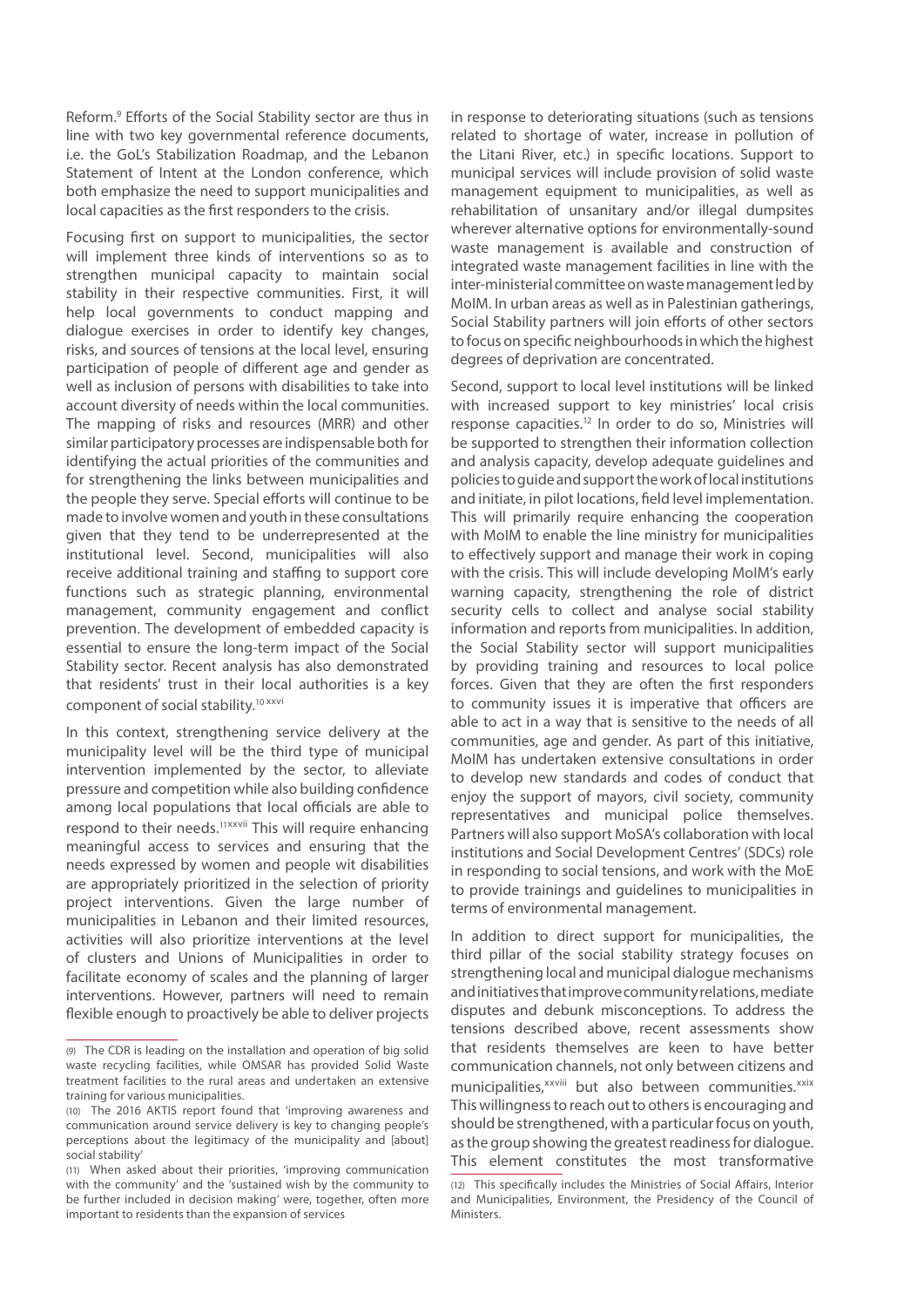component of the strategy, as it aims at turning the crisis into an opportunity for improving local governance and addressing structural causes of tensions in Lebanon. On the other hand, if no initiatives to improve community relations are put in place, the potential for tensions to escalate are significant, particularly as rumours are easily spread by media channels.

Focusing on localities where social tensions are high, partners with a longstanding presence in Lebanon and proven experience in conflict prevention programming will continue to support municipalities in creating local dialogue committees that bring together representatives from local authorities with civil society, different communities and people of different ages and gender to resolve disputes and share their concerns.13 Given the grievances of host communities, and the isolation of displaced Syrians, these mechanisms are an effective way of preventing the escalation of tensions. By meeting regularly and promoting dialogue, these committees are able to increase outreach of municipalities, analyse drivers of conflict between and within local communities, identify risks of violence, discuss shared concerns, propose solutions and alert authorities when needed. As nearly 100 municipalities are now targeted by such community dialogue programmes, the focus of the sector for the next phase of the LCRP will be to ensure that these structures and initiatives are increasingly linked to existing institutions and systems such as municipalities, SDCs and local civil society organizations so as to complement rather than duplicate formal structures and arrangements, and to sustain the efforts of the sector and build the capacities of local systems to address structural causes of conflict beyond the crisis timeframe. In particular, civil society organizations will need to be strengthened to take charge of such processes – particularly women's rights groups and organizations that are well established at the community level. Considering that many local divisions reflect national issues, this will also need to take place at the national level, both by monitoring and encouraging media institutions to engage in responsible and impartial reporting, and by fostering national dialogue on key social stability issues.<sup>14</sup>

These efforts will include specific programmes targeting youth, which as outlined above are particularly vulnerable to social marginalization and violence, but also show the most propensity for dialogue. The sector will create opportunities for participation and empowerment of Lebanese and non-Lebanese youth encouraging healthy lifestyles and active engagement in their communities. The sector will focus on implementing structured youth

initiatives<sup>15</sup> in the most vulnerable localities over the next four years to harvest the positive potential of youth to contribute to the development of their communities and become partners in bridging the divide. While Lebanese youth will be the primary beneficiary of activities targeting civic engagement, a large part of these initiatives will involve male and female youth volunteers from all communities to promote dialogue and address misperception.<sup>16</sup> As mentioned above, the sector will also keep a particular focus on youth-at-risk (particularly young males) of engaging in violence.

Last but not least, the sector will aim at supporting LCRP partners' contribution to social stability so as to maximize their positive impact on social stability and minimize some of the adverse consequences of the interventions highlighted above. First, the sector will continue providing intellectual leadership, analysis, and monitoring of issues related to social stability, inter-community tensions and risks driving conflict. In a context where political tensions remain high, the sector will take responsibility of setting up a more integrated early warning system, pulling together different information sources and conducting regular perception surveys to be better able to monitor stability in Lebanon, and anticipate and prevent escalation of tensions. Second, the sector will continue providing conflict sensitivity training to other partners and sectors so that they are able to incorporate the findings of this analysis into their programmes.

## **2.1 Sector Outcomes and Outputs**

The sector's overarching aim is to ensure that the impact of the crisis and the tensions generated at the local level do not result in violence. The sector is therefore working on building local capacity to prevent conflict, but also on ensuring that conditions are in place to respect human rights and the rule of law. The sector's intended outcome is to promote social stability by strengthening municipalities, communities, systems and institutions' ability to mitigate tensions and prevent conflict, and ensuring early warning within the response. The overall impact of the sector will therefore be measured in light of the level of tensions and the occurrence of incidents in targeted localities, as well as the extent to which tensions and causes of conflict have been addressed in targeted municipalities.

**Output 1 – Municipal capacity is supported to strengthen social stability and alleviate resource pressure.** Partners working towards this output will implement the different projected activities, from participatory processes to community support, implementation of basic services and capacity-building to alleviate tensions and to bolster the capacity and

<sup>(13)</sup> The 2013 Lebanon Roadmap states that 'special attention will go to the establishment of local level peace building mechanisms to mitigate tensions developed in conflict-prone areas hosting Syrian refugees.'

<sup>(14)</sup> In 2013, 34 Lebanese media outlet (newspaper, radio and TV stations) signed the Journalist Pact for Civil Peace in Lebanon. Social stability partners are monitoring the implementation of the pact by these outlets and organizing regular sessions between them.

<sup>(15)</sup> Youth Initiatives are understood here as a set of activities (trainings, recreational/sport activities, or community campaign) implemented over time with the same group of youth to sustain their local engagement rather than isolated, one-off initiatives.

<sup>(16)</sup> Understood here strictly as unpaid volunteers, and not involved for political mobilization aims.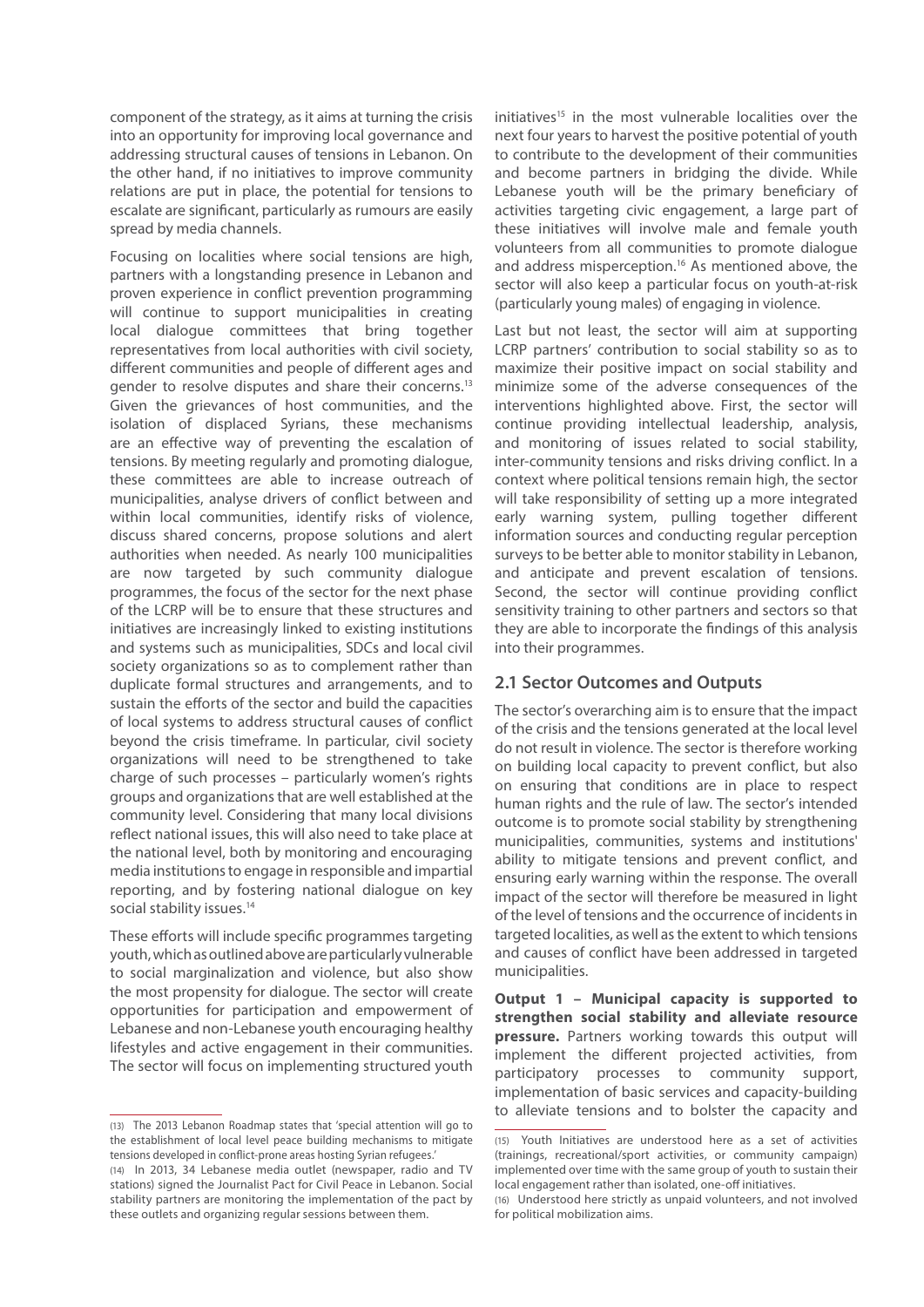legitimacy of local institutions.17 This, as mentioned above, will include activities related to solid waste management among other basic services (water, rehabilitations of public spaces, public facilities, roads, etc.). Whenever possible, the full cycle of waste management will be taken into consideration when assistance is being provided to the municipalities in order to ensure that sustainable and feasible solutions are in line with national decisions on solid waste. Assistance to be provided should not be limited to sorting of waste or only to the provision of equipment but will also need to construct facilities that would treat recycled material, build regional level facilities that incorporate unions of municipalities, operational capacity support for municipalities to run facilities as well as awareness raising and other types of support.

**Output 2 – National government institutional capacity are strengthened to support local crisis response.** This output complements the first, reflecting the increased priority given to decentralization and institution building through central government institutions and changes achieved at the local level. This will mean helping MoIM, MoSA and MoE support relevant institutions' response at the local level: municipal police, municipal planning and service provision (including solid waste and environmental protection), governors' offices and their units working on social stability (notably local security cells and disaster risk management units, which need to take into account the social reality of the Syrian crisis to perform adequately in case of disasters).

**Output 3 – Municipal and local capacities are reinforced for dialogue and conflict prevention.** This is aimed at strengthening local capacities for tension mitigation and involves regrouping activities to set up local community initiatives fully coordinated with the local authorities focusing on conflict prevention and dispute resolution, and support to civil society institutions' contribution to local and national dialogue initiatives. This will work both at the local and national level to strengthen local civil society (through organizational support and capacity building), and with media institutions to promote responsible and objective reporting.18

**Output 4 - Youth participation and empowerment increased**, enabling their positive engagement in their communities and preventing their marginalization reflects the dedicated focus of the sector on youth, both to harvest their positive contribution to social stability, but also to prevent them from being marginalized.

While focus on youth at risk will tend to target primarily young men, other peacebuilding initiatives will continue ensuring meaningful participation of all genders.

**Output 5 - Early warning is ensured and mainstream conflict-sensitivity among LCRP partners.** This output reflects the work of Social Stability partners to support and inform the rest of the response on social stability issues.

## **2.2 Identification of sector needs and targets at the individual/HH, institutional and geographical level19**

Social Stability interventions typically target institutions and communities in vulnerable areas, rather than individuals. The basis for targeting is therefore geographical, prioritizing the localities most impacted by the crisis and most vulnerable to the risks of social tensions and conflict. The inter-agency vulnerability map will remain a key reference for the sector to identify cadastres where Syrians and vulnerable Lebanese are concentrated, and where the ratio of displaced to host population is the highest. 251 cadastres are currently targeted, pending an update of the map as new data becomes available.<sup>20</sup> It is understood that all the population residing in these 251 cadastres, or over 2.2 million Lebanese, Syrian, and Palestine Refugees will benefit.

Alongside 46 Unions, the 244 municipalities in these 251 cadastres will be the priority targets of the sector, while acknowledging that tensions and the potential for violence is high in other places and could potentially require interventions outside of the 251 cadastres. The early warning and incident tracking information collected from partners, ministries and municipalities themselves will be crucial for the sector to both refine this targeting and possibly add new locations, considering that deprivation does not automatically lead to risk of instability and that there are other drivers of tensions to take into consideration.<sup>xxx</sup> While tangible projects aiming at alleviating resource pressure and reducing tensions should be implemented in all cadastres, capacity support to municipalities needs to be further prioritized since engaging nearly 300 municipalities and local institutions in a local governance support programme within a year would not be feasible. Thus, support to municipalities in terms of community outreach and conflict mitigation will be focused on the municipalities with the highest ratio of displaced to host population, while support in terms of service delivery and strategic planning will be carried out mostly at the Union of Municipalities

<sup>(17)</sup> Partners solely engaged in project implementation are supporting service delivery rather than social stability and should therefore do so directly under the relevant sectors.

<sup>(18)</sup> Supporting the implementation of the 2013 Journalists' pact for strengthening civil peace in Lebanon, which promotes objective, positive reporting and monitoring media who committed to do so.

<sup>(19)</sup> This can include Governorates, Districts, Cadasters, villages …etc. (20) A Rapid Poverty Assessment is currently underway, implemented by MoSA, UNDP, UNICEF and WFP. Results will become available by year end, upon which the mapping of vulnerable cadasters will be updated.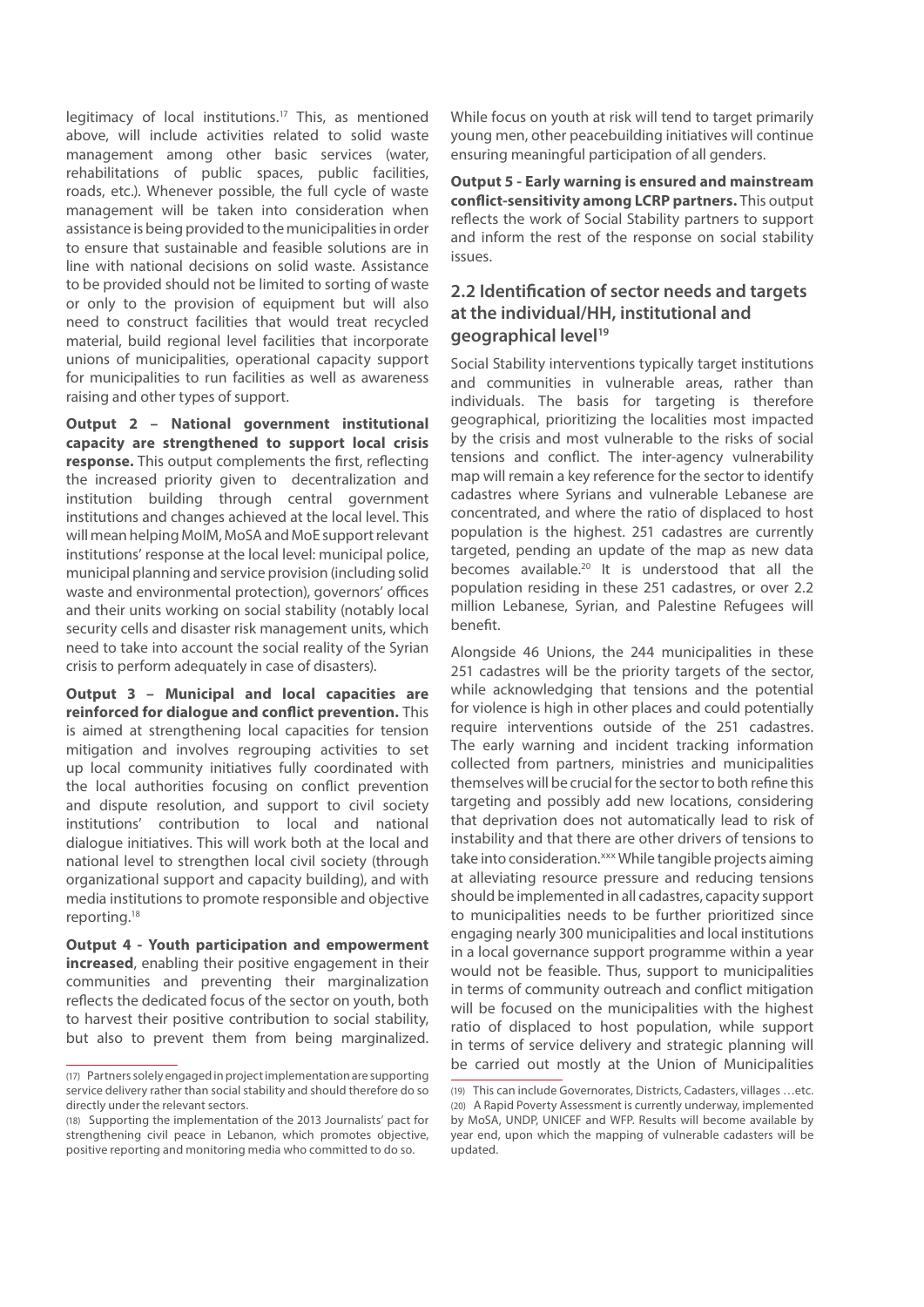level (for efficiency gains), both in high ratio areas (33 Unions have 50 percent or more of their population in the vulnerable cadastres) through regional technical offices, and in poor urban areas through neighbourhood technical offices. The technical offices provide staffing and equipment to support strategic planning and project implementation at the level of Unions of Municipalities. These programmes will then progressively be expanded over the course of the four-year plan.

Projects involving youth community initiatives and civil society should ideally be conducted in all vulnerable localities, while dispute-resolution and conflictprevention mechanisms will be prioritized in areas where social tensions are high. Local coordination structures estimate that 61 localities are in particular need of such initiatives.

It has to be said that the sector is in urgent need of more qualitative elements to refine its targeting and to measure its impact (particularly on a nation-wide scale), including regular perception surveys to be able to track changes in community relations. Lack of up-todate analysis and data on host community vulnerability, municipal capacity, resource strains and tensions in Palestinian camps and gatherings also constitute important information gaps for the sector.

# Mainstreaming of conflict sensitivity, gender, youth, people with specific needs (PwSN) and environment

## **Conflict Sensitivity**

Conflict sensitivity is core to the sector strategy, which is based on participatory, conflict-sensitive processes to guide interventions tailored to the local context – interventions outlined above will vary according to locations, particularly when it comes to bringing different communities together, which might need to be sequenced differently depending on the history of particular localities.

## **Gender**

By reducing the impact of tensions and the risk of violence, the Social Stability sector work is conducive to ensuring a positive protection environment for displaced persons. The sector is striving to ensure inclusion and meaningful participation of different groups in the different forum and dialogue spaces it establishes. Ensuring proper participation of women, who are traditionally marginalized from local decision making processes, is key to the success in the sector. This is particularly the case for interventions targeting municipal and community leaders, which are traditionally dominated by men. So

| <b>Population Cohort</b>                | <b>Total</b><br><b>Population</b><br>in Need | <b>Targeted</b><br><b>Population</b> | No. of<br><b>Female</b> | No. of Male | No. of<br><b>Children</b><br>$(0-17)$ | No. of<br><b>Adolescent</b><br>$(10-17)$ | No. of<br>Youth (18-<br>24) |
|-----------------------------------------|----------------------------------------------|--------------------------------------|-------------------------|-------------|---------------------------------------|------------------------------------------|-----------------------------|
| <b>Lebanese</b>                         | 1,500,000                                    | 1,005,000                            | 499,485                 | 505,138     | 313,058                               | 164,217                                  | 6,275                       |
| <b>Displaced Syrians</b>                | 1,500,000                                    | 942,337                              | 490,015                 | 452,322     | 505,093                               | 179,986                                  | 5,020                       |
| <b>Palestine Refugees</b><br>from Syria | 31,502                                       | 31,502                               | 15.909                  | 15,593      | 11,542                                | 5,059                                    | 1,255                       |
| <b>Palestine Refugees in</b><br>Lebanon | 27,7985                                      | 25,7460                              | 130,017                 | 127,443     | 98,144                                | 47,373                                   | 1,757                       |
| <b>GRAND TOTAL</b>                      | 3,309,487                                    | 2,236,299                            | 1,135,426               | 1,100,496   | 927,836                               | 396,635                                  | 14,307                      |

## **Total sector needs and targets 2017**

| <b>Type of Institutions</b>       | <b>Total</b> | <b>Targeted</b>                     |
|-----------------------------------|--------------|-------------------------------------|
| <b>Municipalities</b>             | over 1000    | 244 municipalities and 46 Unions    |
| <b>Hospitals</b>                  |              |                                     |
| <b>Schools</b>                    |              |                                     |
| <b>Water Establishments</b>       |              |                                     |
| <b>Social Development Centers</b> | 220          | 220                                 |
| <b>Central Ministries</b>         |              | 6- MoSA, MoIM, PCM, MoE, CDR, OMSAR |
| <b>Governors Office</b>           | 7            |                                     |
| <b>District/Qaemagam Offices</b>  | 26           | 26                                  |
| <b>Security Forces</b>            |              | <b>ISF and LAF</b>                  |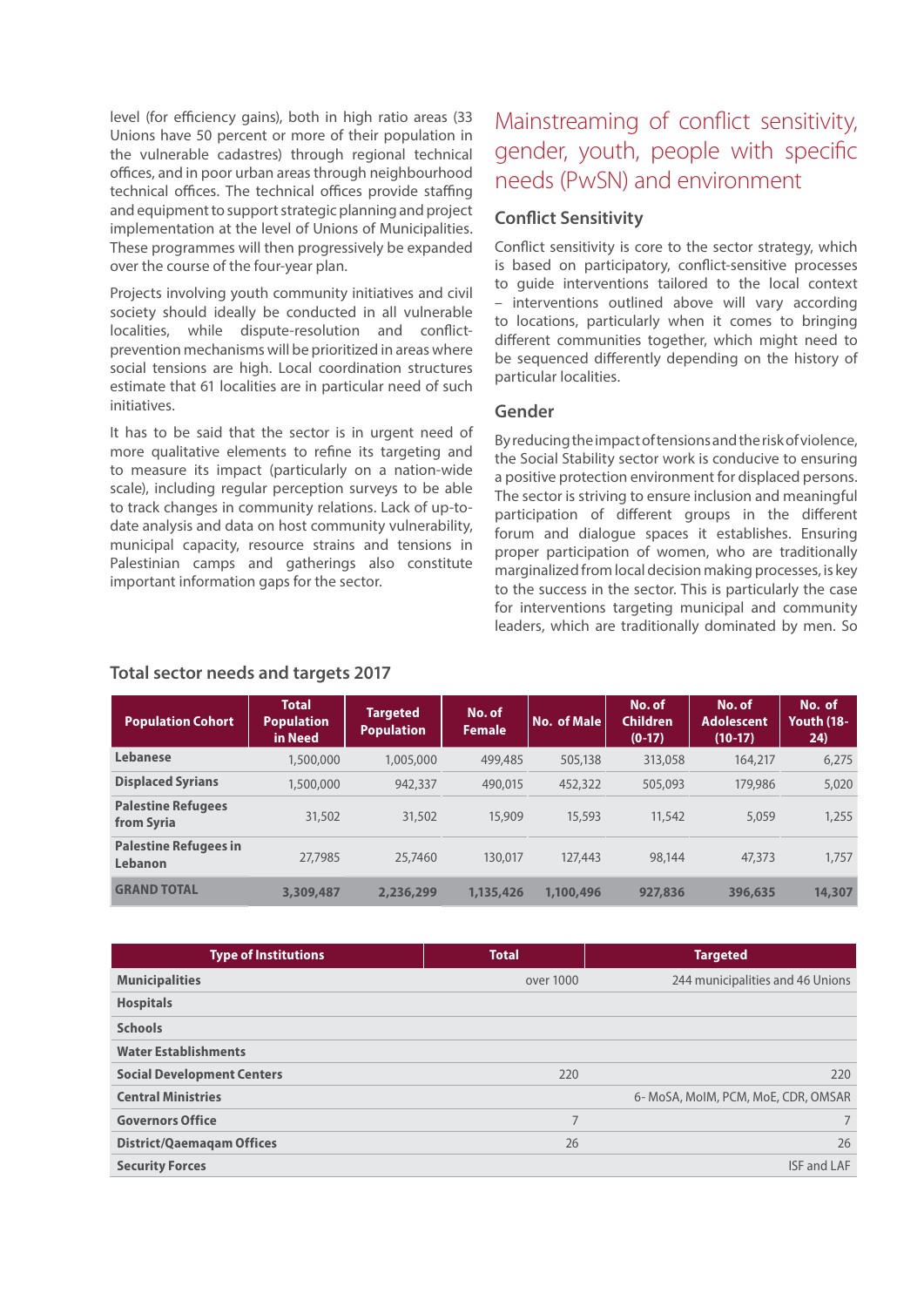far, partners have managed to ensure that at least 30 percent of participants to the various dialogue forum it establishes are women (reaching over 60 percent for youth initiatives), and will build on these efforts to strive towards 50 percent in the time-span of the current plan. Tension can also have an important gender dimension (especially in terms of perception of safety, relationships with security forces, inter-community contact, etc.) which needs to be part of any conflict and context analysis of Social Stability partners. Gender mainstreaming is also a standard element systematically integrated into partners' interventions such as participatory planning and conflict analysis, or human rights training for security forces.

#### **Youth**

The same principle of facilitating meaningful access to marginalized groups also applies to the work of the sector with youth. As detailed above, the sector will complement this mainstreaming of youth throughout its interventions by a dedicated group for interventions targeting youth.

### **People with Specific Needs**

Representatives of persons with special needs will also be included in participatory planning mechanisms – the sector will aim to reach a 10 percent target across its different activities. In addition, accessibility should be given consideration in everything from the participatory planning mechanisms to the execution of such projects as public infrastructure and recreational/sports facilities. Finally, a project will be piloted in Tripoli to explore the potential of building dialogue mechanisms through groups of persons with disabilities, which could be expanded and replicated afterwards.

The sector will also look at the qualitative result of meaningful participation, by tracking how many of the projects and interventions identified are actually addressing specific needs of women, youth or persons with disability to ensure that consultation is reflected in decision-making.

#### **Environment**

As the Social Stability sector will now cover solid waste activities, environmental concerns will be increasingly integrated into the sector interventions, notably due to an increasing presence of the Ministry of Environment in the sector. This is particularly the case for the capacity support provided to municipalities, who need to be able to take environmental safeguards into account when planning for service delivery. Training, guidelines and capacity support will be provided to ensure that municipalities are able to implement these safeguards themselves. In addition, tensions and pressure over natural resources such as land occupation and water are also common, and will need to be mediated and addressed through the sector activities.

## Inter-sector linkages

**Protection:** Over the past years the Social Stability sector has established a strong, efficient link with the protection sector. This ensures the complementarity of community interventions and shares responsibility in the design, planning and implementation of activities. Protection partners' work with the displaced and host communities, including on community-based protection, provides easy entry points for Social Stability partners in need of facilitating cross-community contact, and vice-versa – Protection and Social Stability are therefore providing leadership within the response on establishing and managing community groups to gather information or feedback on project implementation.

In addition to ensuring that work to defuse misperception is conducted jointly, another point of linkage between the two sectors is around early warning, by conducting joint analysis of community dynamics, and regularly exchanging information and data.

**Education:** The Social Stability and Education sectors have also established a link in the area of peace education. Activities related to peace education in the formal education system which were previously implemented in the Social Stability sector will be hosted by the education sector to ensure coherence.

**Shelter:** In 2016, the Social Stability sector has developed and deepened its link with shelter partners, particularly on providing input into guidelines for neighbourhood upgrading. This collaboration on urban interventions in areas facing steep densification will continue over the next four years. Social Stability will support the coordination of interventions with municipalities and interventions related to public spaces while shelter cover other rehabilitation work to implement comprehensive, multisectoral interventions that are needed to avoid spill-over of tensions. Social Stability and Shelter partners offer the right combination of technical and general skills to be effectively able to support local urban institutions.

**Energy and Water:** The two sectors will continue maintaining close links on service delivery, especially as Social Stability takes over solid waste activities – the expertise and guidance of energy and water partners and coordination structures will be key to ensure a smooth transition. Ad hoc specific meetings on solid waste will be organized to ensure proper follow up, especially when coordinating solid waste activities in informal settlements.

**Other sectors:** More generally, the sector will maintain close links with other sectors working on service delivery and infrastructure (Education, Health, Livelihoods, Food Security and particularly Energy and Water) to ensure that social stability basic service projects fill critical gaps not covered by other sectors. Projects implemented by the Social Stability sector will follow the technical criteria and national standards of relevant sectors. Social Stability partners will continue to facilitate access to local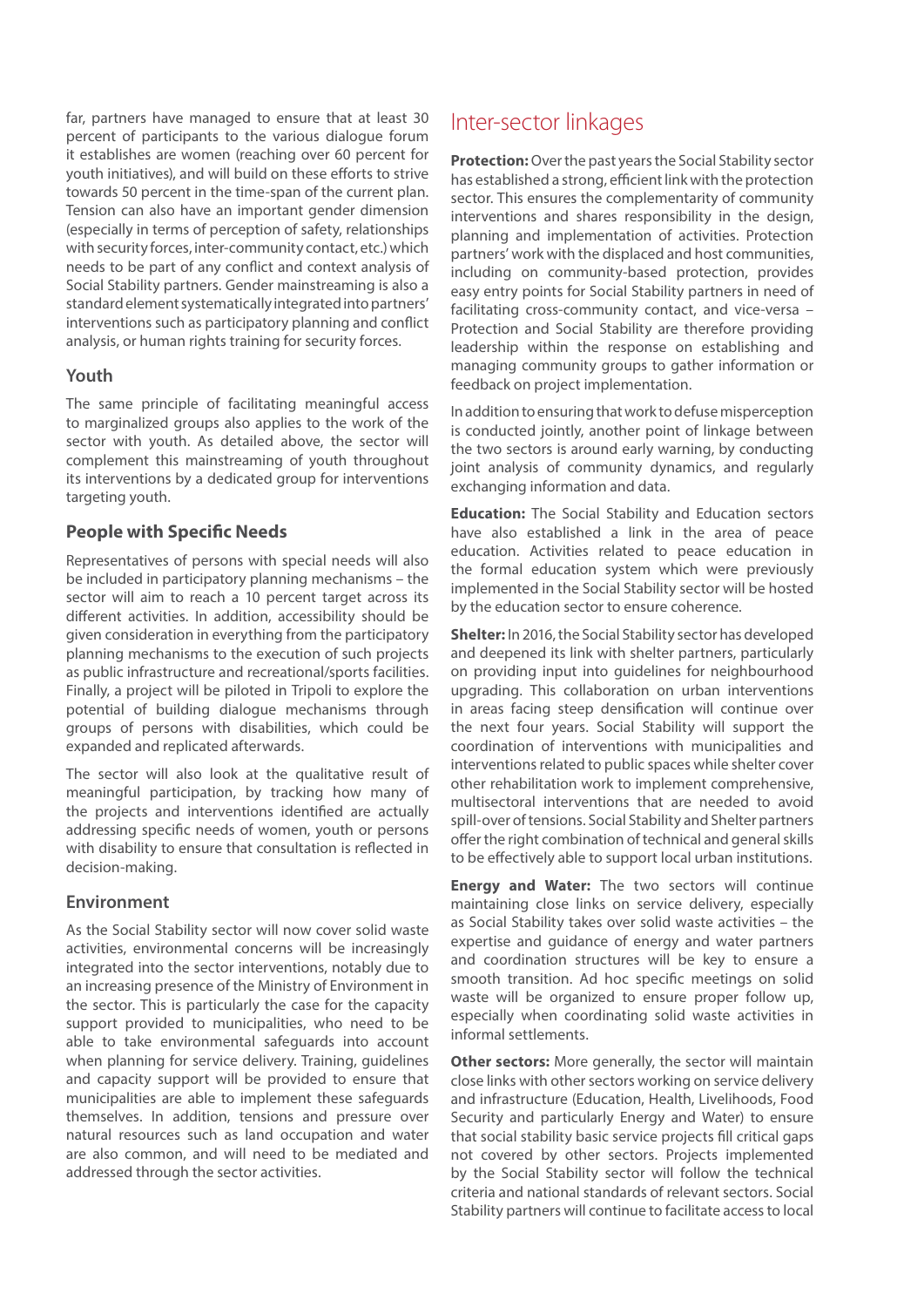institutions and municipalities for other sectors, as well as to inform other sectors on the outcome of participatory processes conducted at the municipal level to inform the prioritization of other sectors' interventions. In addition, a particular focus will be made on strengthening existing linkages with the Health sector to promote youth health and well-being and prevent harmful and risky behaviours. Finally, the sector is also supporting other sectors such as Food Security to track and analyse the impact of their assistance on social tensions.

## Endnotes

- i. Search for Common Ground (May 2014), *Dialogue and Local Response Mechanisms to Conflict between Host Communities and Syrian Refugees in Lebanon* ; International Alert (2014), *Conflict Sensitivity Institutional Capacity Assessment: Primary Healthcare Sector in Lebanon* ; International Alert (2015), *Citizens' Perceptions of Security Threats Stemming from the Syrian Refugee Presence in Lebanon*.
- ii. Inter-Agency Coordination Lebanon (2015), *InterAgency map of the Most Vulnerable Localities in Lebanon*.
- iii. Mercy Corps (June 2013), *Things Fall Apart: Political, Economic and Social Instability in Lebanon.*
- iv. International Alert (2014), Security Threat Perceptions in Lebanon.
- v. Search for Common Ground (May 2014), *Dialogue and Local Response Mechanisms to Conflict between Host Communities and Syrian Refugees in Lebanon*; American University of Beirut, Save the Children (2014), *Social Cohesion and Intergroup Relations: Syrian Refugees and Lebanese Nationals in the Bekaa and Akkar* ; REACH, UNICEF, UNOCHA (2015), *Defining Community Vulnerabilities in Lebanon: Assessment Report (September 2014 – February 2015)* ; International Alert (2015), *Citizens' Perceptions of Security Threats Stemming from the Syrian Refugee Presence in Lebanon*.
- vi. Dionigi, Filippo (February 2016), The Syrian Refugee Crisis in Lebanon: State Fragility and Social Resilience, LSE Middle East Centre Paper Series No. 15. (footnote).
- vii. Oxfam (2016), *Local Governance under Pressure: Research on Social Stability in T5 Area, North Lebanon*.
- viii. Inter-Agency Coordination Lebanon (2015), *InterAgency map of the Most Vulnerable Localities in Lebanon* ; World Bank (20 September 2013), *Lebanon: Economic and Social Impact Assessment of the Syrian Conflict*, Report No. 81098-LB ; World Bank (15 June 2015), *Lebanon: Promoting Poverty Reduction and Shared Prosperity*, Systematic Country Diagnostic, Report No. 97498.
- ix. Aktis Strategy (2016), *Additional Analysis Report, Lebanon Host Communities Support Project.*
- x. Aktis Strategy (2016), *Additional Analysis Report, Lebanon Host Communities Support Project* ; Lebanese Center for Policy Studies (2015), *Local Governments and Public Goods: Assessing Decentralization in the Arab World* ; Lebanese Center for Policy Studies (March 2015), *Sectarian Homogeneity Does not Guarantee a Wider Array of Services*. Available at: *http://www.lcps-lebanon.org/ featuredArticle.php?id=33*.
- xi. Oxfam (2016), *Local Governance under Pressure: Research on Social Stability in T5 Area, North Lebanon*.
- xii. Lebanon, Ministry of Environment, European Union, UNDP (2014), *Lebanon Environmental Assessment of the Syrian Conflict and Priority Interventions*.
- xiii. Lebanon, Ministry of Environment, UNDP (2016), *Masterplan for the Rehabilitation of Dumpsites Study* (unpublished).
- xiv. According to the IAMP 30 (27 September 2016).
- xv. Aktis Strategy (2016), *Impact Evaluation Report, Lebanon Host Communities Support Project.*
- xvi. UNRWA (2015), *Survey on the Socio-Economic Status of Palestine Refugees in Lebanon.*
- xvii. Aktis Strategy (2016), *Additional Analysis Report, Lebanon Host Communities Support Project*.
- xviii. Ibid. ; UNHCR, UNICEF, WFP (2016), *Vulnerability Assessment of Syrian Refugees 2016*, Lebanon ; UNDP (2016), *Local and Regional Entanglements, the Social Stability Context in Sahel Akkar, Cnflict Analysis Report – August 2016.*
- xix. Dionigi, Filippo (February 2016), The Syrian Refugee Crisis in Lebanon: State Fragility and Social Resilience, LSE Middle East Centre Paper Series No. 15.
- xx. Aktis Strategy (2016), *Additional Analysis Report, Lebanon Host Communities Support Project.*
- xxi. International Alert (2014), *Conflict Sensitivity Institutional Capacity Assessment: Primary Healthcare Sector in Lebanon*; Université Saint-Joseph (2015), *Survey on Perceptions of Syrian Refugees in Lebanon* ; International Alert (2015), *Citizens' Perceptions of Security Threats Stemming from the Syrian Refugee Presence in Lebanon* ; REACH, UNICEF, UNOCHA (2015), *Defining Community Vulnerabilities in Lebanon: Assessment Report (September 2014 – February 2015)* ; Dionigi, Filippo (February 2016), The Syrian Refugee Crisis in Lebanon: State Fragility and Social Resilience, LSE Middle East Centre Paper Series No. 15.
- xxii. Aktis Strategy (2016), *Impact Evaluation Report, Lebanon Host Communities Support Project* (footnote); Deutsche Gesellschaft für Internationale Zusammenarbeit - GIZ (February 2016), *Employment and Labour Market Analysis (ELMA): Lebanon*. (footnote).
- xxiii. Search for Common Ground (2016), *Aswat Faaela Context Analysis Report*. (footnote).
- xxiv. Oxfam (2016), *Local Governance under Pressure: Research on Social Stability in T5 Area, North Lebanon*.
- xxv. Mercy Corps (2015), *Social Cohesion and Governance Programming in Lebanon – Testing Theories of Change and Impact Evaluation*; Search for Common Ground (May 2014), *Dialogue and Local Response Mechanisms to Conflict between Host Communities and Syrian Refugees in Lebanon ;* Aktis Strategy (2016), *Impact Evaluation Report, Lebanon Host Communities Support Project.*
- xxvi. Aktis Strategy (2016), *Impact Evaluation Report, Lebanon Host Communities Support Project*. (footnote).
- xxvii. Ibid. (footnote).
- xxviii. Aktis Strategy (2016), *Additional Analysis Report, Lebanon Host Communities Support Project*.
- xxix. UNHCR (2016), *Participatory Assessment Findings*.
- xxx. See for example Lebanon Support Conflict Analysis Project: http://civilsociety-centre.org/cap.